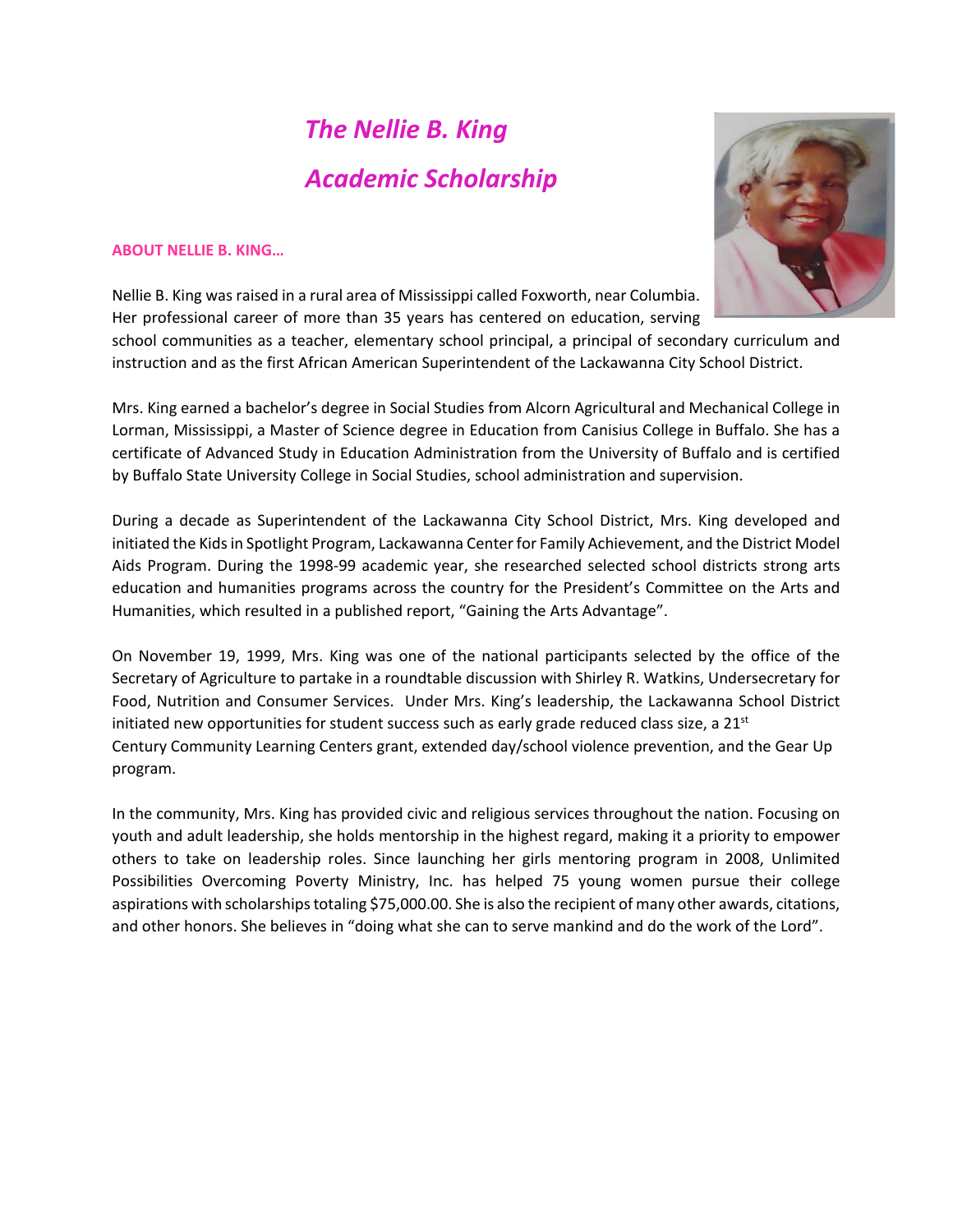#### **QUALIFICATIONS**

- Must be an Erie County Public High School senior
- Of African American descent (female or male)
- Must already be accepted to an accredited four-year college or university or acceptance forthcoming.
- Must possess leadership potential and discernible good character.
- Must demonstrate superior scholastic achievement (minimum 3.5 GPA)

#### **SCHOLARSHIP SELECTION**

To be considered for the Nellie B. King Academic Scholarship, applicants must submit the following by **April 29, 2022:** 

- 1. A completed application. It is imperative that the application be completed in full.
- 2. A one page double spaced (typed) personal statement summarizing why the applicant should be awarded the Nellie B. King Academic Scholarship and how the scholarship will help her/him pursue her/his career ambition. Be sure to include community service activities in the statement.
- 3. A sealed copy of the applicant's transcript. The transcript MUST be sealed by your school.
- 4. Two sealed letters of recommendation from any combination of teachers, counselors, employers, school administrators or ministers.
- 5. Proof of acceptance into an accredited four-year college or university.

#### **SCHOLARSHIP SELECTION PROCESS**

- Completed applications that meet the above criteria **MUST be postmarked by April 29, 2022.**
- Applicants will be notified by the scholarship committee if they are selected for an interview
- **Selected students will be interviewed on May 23 or 24, 2022.**
- Students not selected will be notified by mail after the final interviews.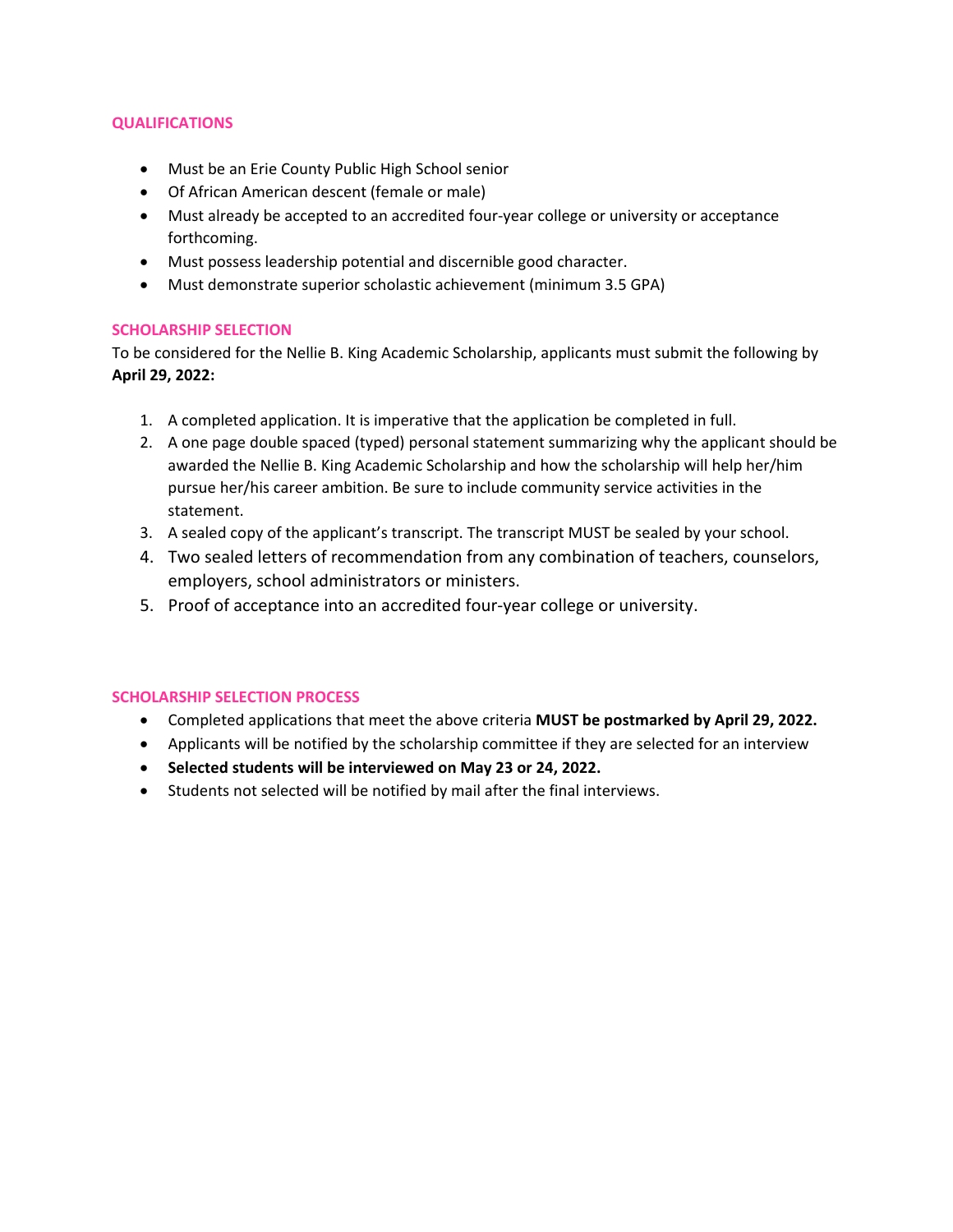### **Nellie B. King Academic Scholarship**

# **APPLICATION**

| High School Cumulative Grade Point Average ___________ Expected Date of Graduation_______ |                                                                                                     |  |  |  |
|-------------------------------------------------------------------------------------------|-----------------------------------------------------------------------------------------------------|--|--|--|
|                                                                                           |                                                                                                     |  |  |  |
|                                                                                           | Intended Major _________________________________Career/Professional Goal __________________________ |  |  |  |
|                                                                                           |                                                                                                     |  |  |  |
|                                                                                           |                                                                                                     |  |  |  |
|                                                                                           |                                                                                                     |  |  |  |
|                                                                                           |                                                                                                     |  |  |  |
|                                                                                           |                                                                                                     |  |  |  |
|                                                                                           |                                                                                                     |  |  |  |
|                                                                                           |                                                                                                     |  |  |  |